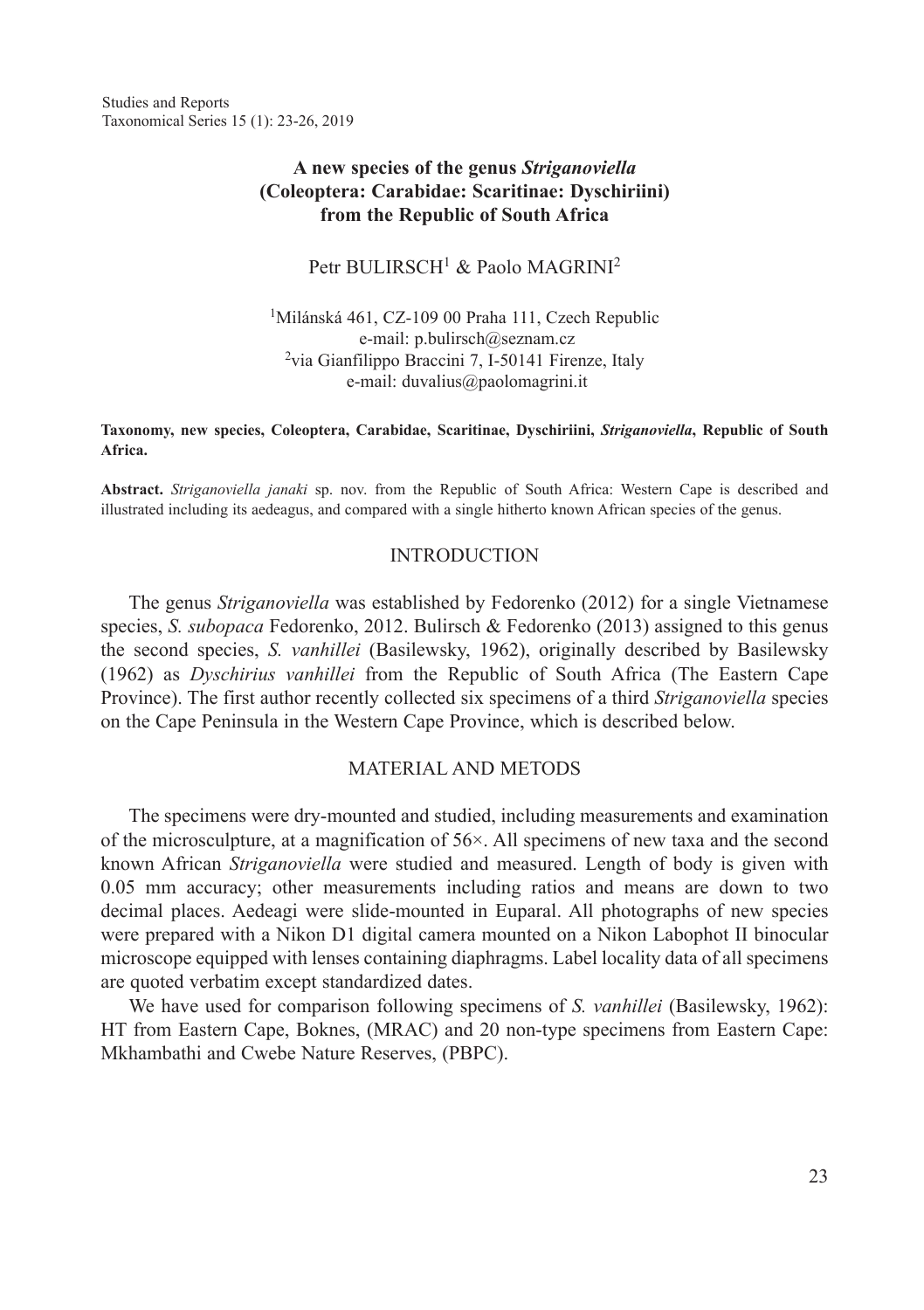The following abbreviations are used to indicate the depository of specimens:

MRAC Royal Museum of Central Africa, Tervuren, Belgium;

PBPC private collection of Petr Bulirsch, Praha, Czech Republic;

TMSA Ditsong (= former Transvaal) Museum, Pretoria, South Africa. Other abbreviations:

HT: Holotype; PT: Paratype(s); BSP: basal (prescutellar) setiferous puncture(s); DSP: dorsal setiferous puncture(s); SP: setiferous puncture(s);  $/$ ,  $//$  by locality labels: end of line, label.

#### **RESULTS**

#### **Genus** *Striganoviella* **Fedorenko, 2012**

**Type species:** *Dyschirius vanhillei* Basilewsky, 1962: 152.

The genus is well characterized by Fedorenko (2012) and its diagnosis is refined by Bulirsch  $&$  Fedorenko (2013). Its species are easily distinguishable from the other dyschiriins genera by the combination of following characters: the mentum and the submentum are fused without distinct suture in between and without lateral setae; the abdominal sternite III between and behind the slightly separated metacoxae has a median depression (instead of a flat and wide median area limited laterally by the divergent borders, being typical for the other dyschiriines); the elytral base is bordered; the head is rugose dorsally; the dorsal microsculpture is more or less developed and the anterior transverse impression on the pronotum is shallow and conspicuously cross-striate.

### *Striganoviella janaki* **sp***.* **nov.**

(Figs. 1, 1a-c)

**Type material.** Holotype (♂): South Africa, Western Cape / Cape Peninsula; Kommetjie / banks of stream near mouth / 34°7.8' S, 18°20.6' E / 24.x.2017, P. Bulirsch lgt., (TMSA). Paratypes: (1  $\beta$ , 4  $\varphi$ \mush): with the same data as HT, (PBPC).

**Description.** Habitus as in Fig. 1. Body length 3.85-4.10 mm (mean 3.96 mm, HT 4.05 mm, n=6); brownish, elytra darker, with bronze luster, legs rusty brown, antennae and palpi with rusty brown base; tarsi, outer antennomeres and especially both ultimate palpomeres darkened. Basal slope of pronotum and base of elytra with traces of granulate microsculpture.

Head. Anterior margin of clypeus with distinctly protruding lateral lobes, between them straight to barely bisinuate; whole surface of frons and vertex irregularly, roughly rugose behind broad and blunt transverse ridge on clypeus; frontal sulci irregular, superficial and broad, slightly divergent posteriorly; distance between them almost twice longer than eye length. Eyes strongly convex and fairly small. Antennae short, antennomeres 5-10 distinctly transverse.

Pronotum. Strongly convex, almost parallel-sided in middle third, barely attenuated anteriorly, 0.88-0.93 (mean 0.90; HT 0.90) times as wide as long, 1.27-1.35 (mean 1.29, HT 1.35) times as wide as head, broadest behind middle. Anterior margin convex, anterior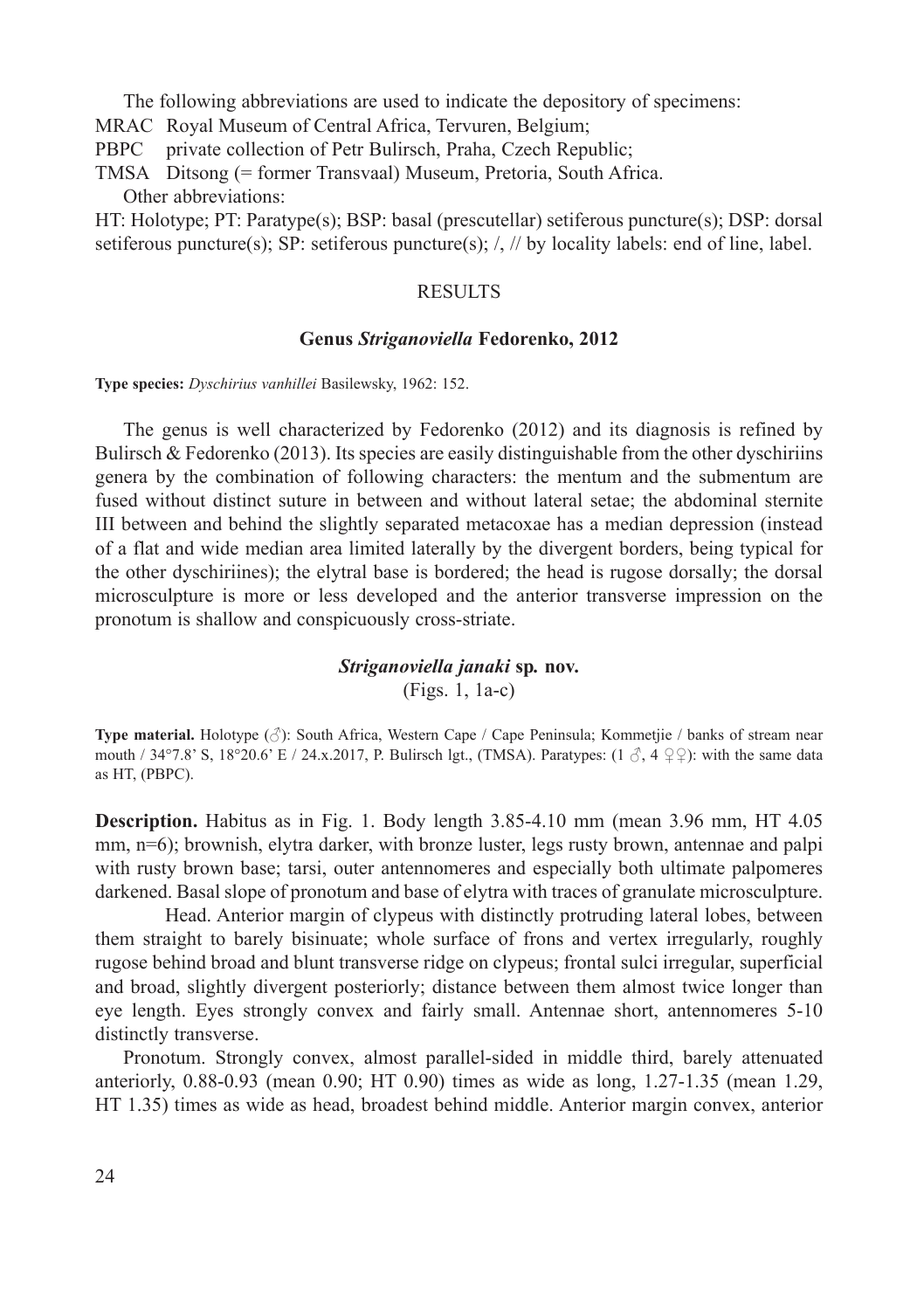

Fig. 1. Habitus. *S. janaki* sp. nov. (HT). Figs. 1a-c. *S. janaki* sp. nov. (HT): 1a- aedeagus in left lateral view; 1b- aedeagus in ventral view; 1c- parameres.

angles obtuse and very slightly protruding, posterior ones widely rounded. Front transverse impression very broad, superficial, with conspicuous and dense cross striae, median line moderately deep, barely shallower medially, deepened and broadened apically; lateral channel moderately broad, broadened before antero-lateral SP, reflexed lateral margin distinctly surpassing postero-lateral SP. Disc glossy, minutely punctate, densely transversely wrinkled, especially over basal slope.

Elytra. Long oblong-oval;  $2.04-2.09$  (mean  $2.07$ , HT  $2.06$ ) times as long as wide,  $1.04-$ 1.10 (mean 1.07, HT 1.06) times as wide as pronotum, very slightly broadened on sides, slightly more strongly attenuated backwards than forwards. Base strongly oblique towards strongly rounded humeri, each elytron with indistinct, very blunt humeral tooth; base with conspicuous border adjoining 2-3 blunt, close or fused, basal tubercles and barely depressed suture; BSP adjoining and very deep at stria 1 and sometimes also 2, latter either obsolete just before or adjoining stria 1 before BSP. Striae entire, narrow and deep, very finely and densely punctuate all along, striae 7-8 obliterated basally; intervals regularly, rather strongly convex. One very fine, just recognizable PHSP; one, posterior DSP (in/near stria 3), in one PT none DSP; two ASP in deep apical stria.

Wings. Rudimentary.